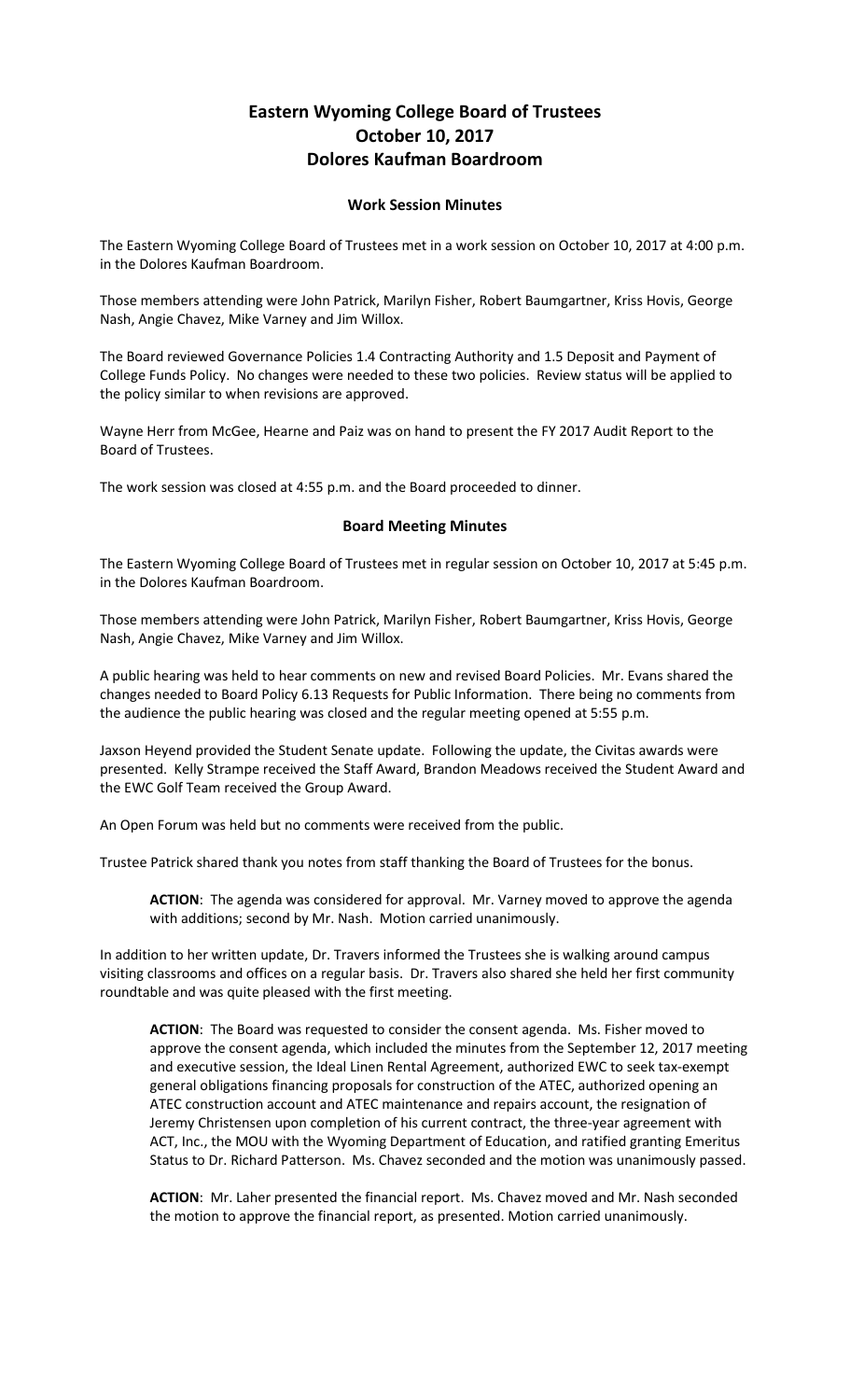**ACTION**: The 2017 Audit Report was presented to the Trustees. Mr. Varney moved to approve the Fiscal Year 2017 Audit Report, as presented. Ms. Fisher seconded and the motion was unanimously passed.

A short break was taken to introduce the members of the EWC Golf Team and Coach Zach Smith.

**ACTION**: Mr. Meyer requested the Board to consider reclassifying the Douglas maintenance supervisor position from a B22 to a B31. Mr. Nash moved and Ms. Fisher seconded the motion to approve reclassifying Position #698 from B22 to B31 with an effective date of November 1, 2017, as presented. Motion was unanimously passed.

**ACTION**: The final reading of Board Policy 1.1 was considered by the Board. If approved on final reading the title of the policy will change to College Board Purpose and Operations. Ms. Chavez moved to approve on final reading the revisions to Board Policy 1.1 College Board Organization and Powers, as presented. Mr. Varney seconded and the motion carried unanimously.

**ACTION**: Revisions to Board Policy 1.3 Election and Duties of Board were considered by the Board on final reading. Mr. Nash moved to approve on final reading Board Policy 1.3 Election and Duties of Board, as presented. Mr. Baumgartner seconded and the motion carried unanimously.

**ACTION**: The Board was requested to approve Board Policy 2.12 on final reading. Ms. Chavez made a motion to approve on final reading Board Policy 2.12 Emergency Notification or Issuance of a Campus Timely Warning Notice; second by Mr. Varney. Motion was unanimously passed.

**ACTION**: The final reading for Board Policy 2.13 Social Media was held. Mr. Nash moved to approve on final reading Board Policy 2.13 Social Media; second by Mr. Baumgartner. Motion carried unanimously.

**ACTION**: Board Policy 2.14 Weapons was brought before the Board for final reading. Mr. Varney moved to approve on final reading Board Policy 2.4 Weapons. Ms. Chavez seconded and the motion was passed unanimously.

**ACTION**: The Trustees were requested to approve Board Policy 3.24 Whistleblower Policy and associated Administrative Rule 3.24.1. Ms. Fisher moved to approve on final reading Board Policy 3.24 Whistleblower Policy and associated Administrative Rule, as presented. Mr. Nash seconded and the motion was carried unanimously.

**ACTION**: The final reading was held for Board Policy 6.1 Contracts and Agreements. Mr. Varney moved and Ms. Fisher seconded the motion to approve on final reading Board Policy 6.1 Contracts and Agreements. Motion carried unanimously.

**ACTION**: Board Policy 6.2 Payment to Foreign Vendors was brought before the Board on final reading. Mr. Varney moved to approve on final reading new Board Policy 6.2, as presented. Ms. Fisher seconded and the motion was unanimously passed.

**ACTION**: The Board was requested to approve the renumbering of the Business Services section to allow the addition of two new policies. Ms. Chavez moved and Ms. Fisher seconded to approve on final reading the renumbering of the Business Services policies, as presented. Motion carried unanimously.

**ACTION**: Changes proposed by the College Attorney to new Board Policy 6.13 Requests for Public Information were discussed. Mr. Baumgartner moved to approve on final reading Board Policy 6.13 as amended; second by Mr. Varney. Motion passed unanimously.

**ACTION**: A first reading was held on the revisions to Board Policy 1.6 Audit of College Funds. A motion by Mr. Nash to approve on first reading the revisions to Board Policy 1.6 Audit of College Funds, as presented. Ms. Fisher seconded and the motion was unanimously passed.

**ACTION**: New Board Policy 2.16 Mandatory Events was brought before the Board on first reading. Mr. Varney moved and Ms. Chavez seconded the motion to approve on first reading new Board Policy 2.16 Mandatory Events, as presented. Motion carried unanimously.